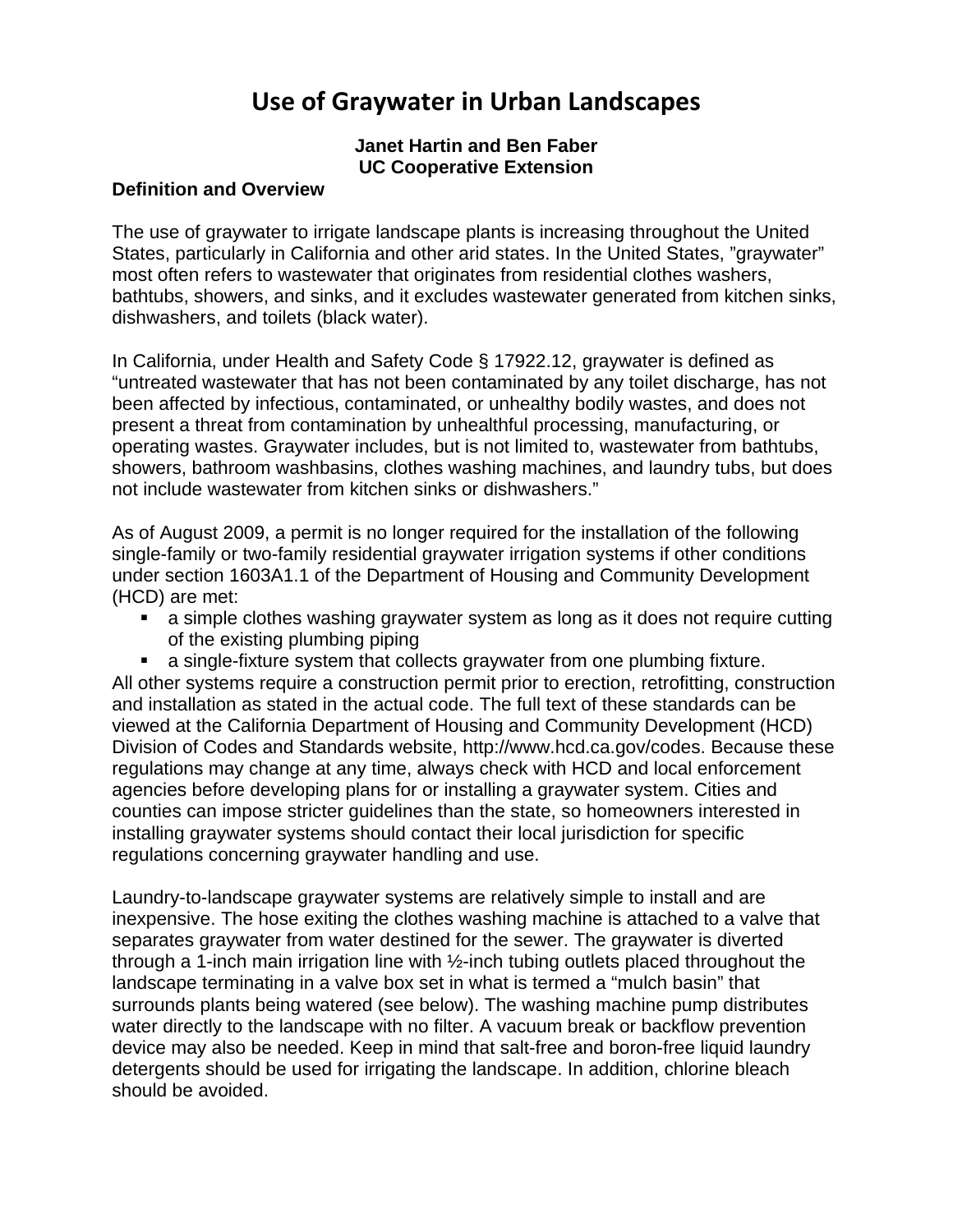All laundry-to-landscape systems not requiring a permit are required to

- $\blacksquare$  be equipped to direct flow back to the sewer (e.g., a three-way valve)
- have valves and direction of graywater flow clearly labeled
- supply graywater to landscape plantings only on the homeowner's property
- **EXTERN** include an operation and maintenance manual
- discharge graywater underneath a 2-inch cover of mulch, plastic shield, or stone covering

Systems must not

- use water contaminated by diapers and human waste
- contain hazardous chemicals from oily rags, photolabs, car pasts, etc.
- create pooling of standing water or an open tub
- create water pollution through runoff or deep percolation of graywater into ground and surface waters
- **i** include a pump (other than a washing machine internal pump)
- connect to any potable water supply
- affect or alter electrical, plumbing, mechanical, or structural components of the home

Mulch basins receive and distribute graywater to plant root zones and are constructed by removing several inches of soil and replacing it with coarse organic mulch. These basins are established in bed areas or near plants so that the graywater reaches plant root systems. They need to be sized correctly to prevent surface ponding. Sizing depends mainly on soil texture (sandy loam, clay loam, etc.). Graywater percolates quickly through sandy soil, requiring minimal mulch. In slower-percolating clay loam soil, a larger mulch basin is required around the valve box to prevent graywater pondage. Large wood chip mulch is more durable and longer lasting than smaller wood chip mulches or shredded fiber.

Applying graywater through a drip irrigation system is not generally recommended. Drip emitters can quickly clog with hair and other graywater products and requires a filter and regular filter cleaning. A drip system for this use also requires a backflow preventer to ensure that potable water is not contaminated and a pump and controllers to assure that water flows through the emitters. These systems are expensive and require regular maintenance.

## **Benefits and Risks**

Using graywater to irrigate landscape plants can conserve water and electricity and reduce water bills by recycling water otherwise destined for a wastewater treatment plant. Since an estimated 30 to 50% of home water use produces graywater, significant savings can be realized by reusing this source of nonpotable water to irrigate landscape plants. A typical household (2.6 people) produces an average of 90 gallons of graywater each day. While most graywater systems will not supply enough irrigation water to irrigate an entire traditionally landscaped yard, most can supply one-half to threequarters of the water required by a drip-irrigated water-efficient landscape with limited or no turf.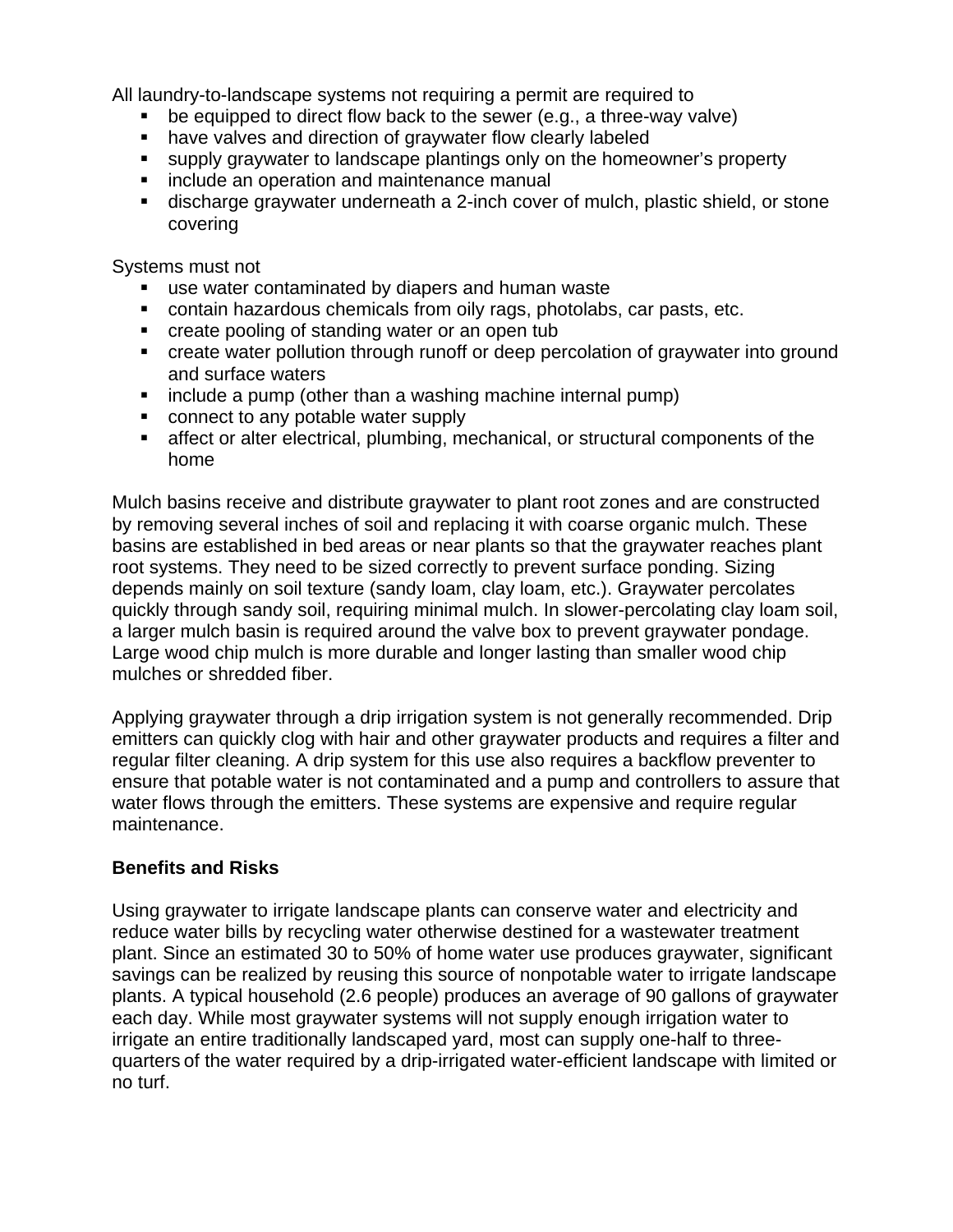The potential risks should be carefully evaluated before deciding whether to install a graywater recycling system. Graywater varies substantially in quality and potential risks from site to site. Many household cleaning products, as well as many shampoos, soaps, and detergents, contain dyes, bleach, chlorine, sodium, boron, and phosphate, which can pose significant human and environmental health concerns and can injure and even kill plants at high dosages over a short period or smaller dosages over a longer period.

### **Impact of Graywater on Human Health**

Because of the recent changes regarding graywater reuse under California and other state statutes, research pertaining to the long-term impacts and risks of graywater reuse on human health, plant health, soil chemistry, and ground and surface water quality is very limited. A review of current research-based information follows.

Research examining the microbial constituency of graywater indicates that direct contact with graywater can pose a health risk to humans. Pathogens can enter graywater through food sources in the kitchen, which is why use of graywater generated from kitchen sinks and dishwashers is not recommended. Also, because pathogens can enter graywater through fecal matter, avoid water contaminated by dirty diapers. Pathogens posing the greatest concern in graywater include bacteria such as enterotoxigenic *Escherichia coli*, *Salmonella* spp*., Shigella* spp*., Vibrio cholera, Campylobacter* spp*.*, and *Legionella* spp*.*; protozoans such as *Giardia* spp. and *Cryptosporidium* spp*.*; and viruses such as enteroviruses, hepatitis A, rotavirus, and Norwalk virus.

Graywater should not be applied directly to edible plant parts or root crops. To be safe, it should be applied only to nonedible ornamental plants. Avoid splashing graywater on neighboring edible plants. Graywater should not be applied through sprinkler systems, since droplets containing harmful microbes can become suspended in the air and breathed.

## **Impact of Graywater on Soil Chemistry and Water Quality**

Limited research exists that addresses the fate of microorganisms found in graywater and their impact on indigenous soil microorganisms, soil chemistry, and water quality. Infiltration through soil, rock, and other materials that serve as filters can significantly diminish the threat of water pollution from graywater use. Unfiltered graywater accumulating in surface water and graywater seepage into nearby wells can diminish water quality.

#### **Impact of Graywater on Plant Health**

Because graywater is often rich in nutrients required for plant growth, ornamental plants may benefit from its use. However, numerous studies indicate that graywater may contain significant levels of sodium and other salts harmful to plants, particularly from powdered laundry detergents. Since ornamental plants vary dramatically in their sensitivity to potentially harmful salts found in graywater, care must be taken when